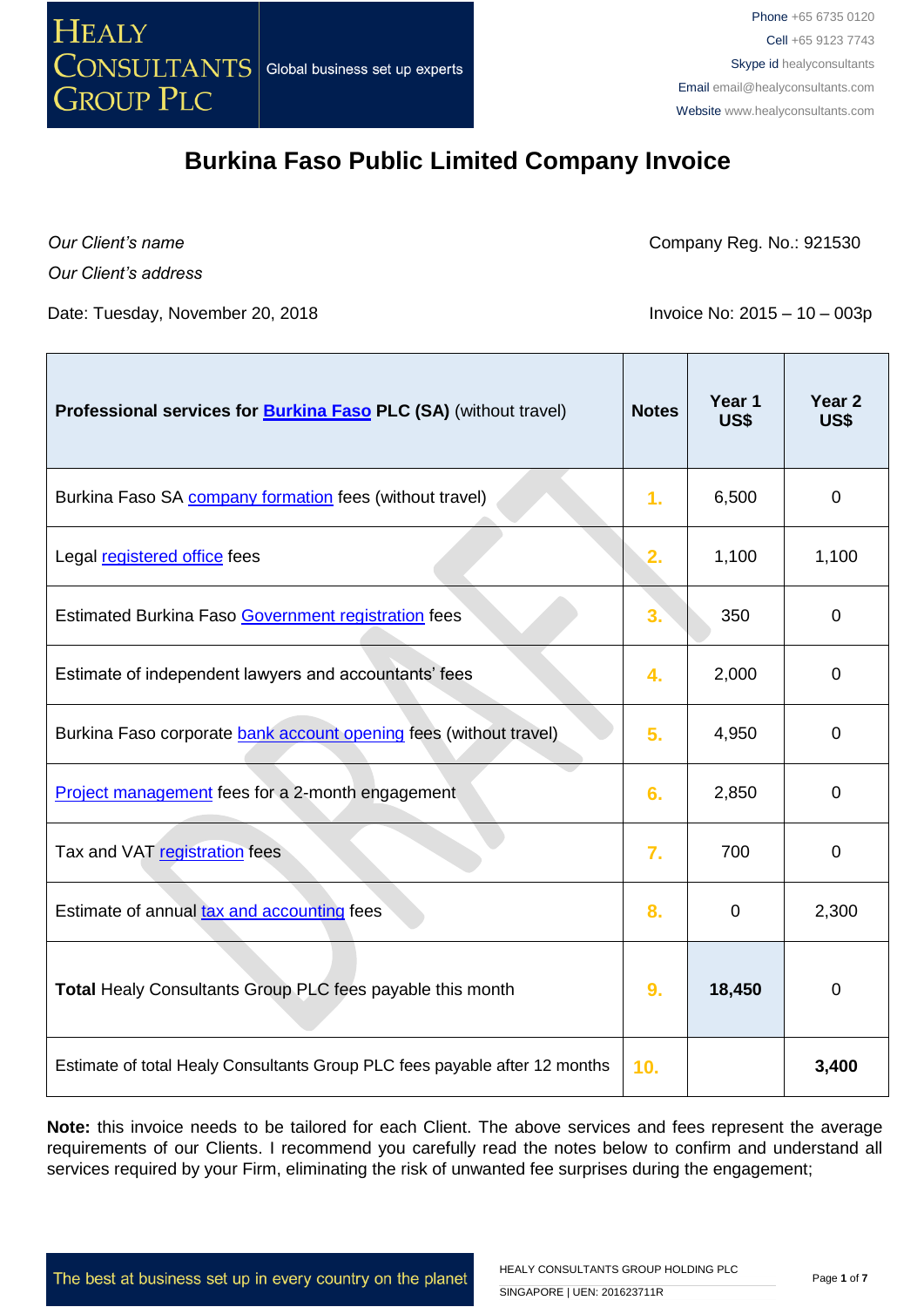

#### *Notes to invoice above*

**1.** Healy Consultants Group PLC fees to efficiently and effectively complete Burkina Faso company registration within [seven weeks](http://www.healyconsultants.com/burkina-faso-company-registration/fees-timelines/) by **i)** choosing the optimum regulatory license for our Client's business activities; **ii)** reserving a company name with Register at Centre des Formalités des Entreprises [\(CEFORE\)](http://www.impots.gov.bf/); **iii)** settling our accountant and lawyer fees; and **iv)** preparing a high quality company incorporation application for Register at Centre des Formalités des Entreprises [\(CEFORE\)](http://www.impots.gov.bf/);

All [engagement fees](http://www.healyconsultants.com/company-registration-fees/) (click link) are agreed and paid up front and agree to the fees published on our country web pages. Consequently, there are no hidden fees, surprises or ambushes throughout the engagement. All engagement deadlines are agreed up front in the form of a [detailed project plan,](http://www.healyconsultants.com/index-important-links/example-project-plan/) mapping out [deliverables](http://www.healyconsultants.com/deliverables-to-our-clients/) by week throughout the engagement term;



Every week during the engagement, Healy Consultants Group PLC will email our Client a [detailed status](http://www.healyconsultants.com/index-important-links/weekly-engagement-status-email/)  [update.](http://www.healyconsultants.com/index-important-links/weekly-engagement-status-email/) Our Client is immediately informed of engagement problems together with solutions. Your dedicated engagement manager is reachable by phone, Skype, live chat and email and will communicate in your preferred language;

- **2.** In accordance with Burkina Faso Companies Act, a *Société Anonyme* (SA) shall as from the date of its incorporation have a legal registered office in Burkina Faso, to which all official government communications and notices may be addressed. To comply with this statutory requirement, Healy Consultants Group PLC' Burkina Faso office will be the registered office address for your company. Thereafter, this address will be used to receive government correspondence including **i)** tax letters; **ii)** notice of the legal annual return; and **iii)** all government communications. Most of our Clients wish to place [Healy Consultants Group PLC's](http://www.healyconsultants.com/corporate-outsourcing-services/company-secretary-and-legal-registered-office/) office address on invoices, contracts, websites and business cards;
- **3.** This fee is an estimate of government costs payable during your Firm's engagement. For transparency purposes, all government fee payments will be supported by original receipts and invoices. Examples of government costs include **i)** reserving the company name and get initial approval from the Register at Centre des Formalités des Entreprises [\(CEFORE\)](http://www.impots.gov.bf/); **ii)** preparation of company deeds and articles of association; **iii)** submitting documents and application at th[e CEFORE;](http://www.impots.gov.bf/) and **iv)** apply for a labour and social security. Following engagement completion, Healy Consultants Group PLC will refund our Client any excess of funds received over actual Government costs paid;
- **4.** Healy Consultants Group PLC will draft and submit a professional license (carte professionnelle de commerçant) application for our Client. We will engage our Burkina Faso lawyers or review and approve the same, protecting our Client's interests and ensuring compliance with Burkina Faso's local law. All third party fee payments will be supported by original receipts and invoices;
- **5.** Healy Consultants Group PLC will be pleased to open a Burkina Faso corporate bank account without travel. It is a time consuming task, Healy Consultants Group PLC will shelter our Client from the administrative challenges. As you can appreciate, it is a difficult task to obtain bank account approval through a newly formed company, when shareholders and directors and bank signatories reside overseas. Healy Consultants Group PLC will prepare a business plan for the bank to optimize the probability of corporate bank account approval.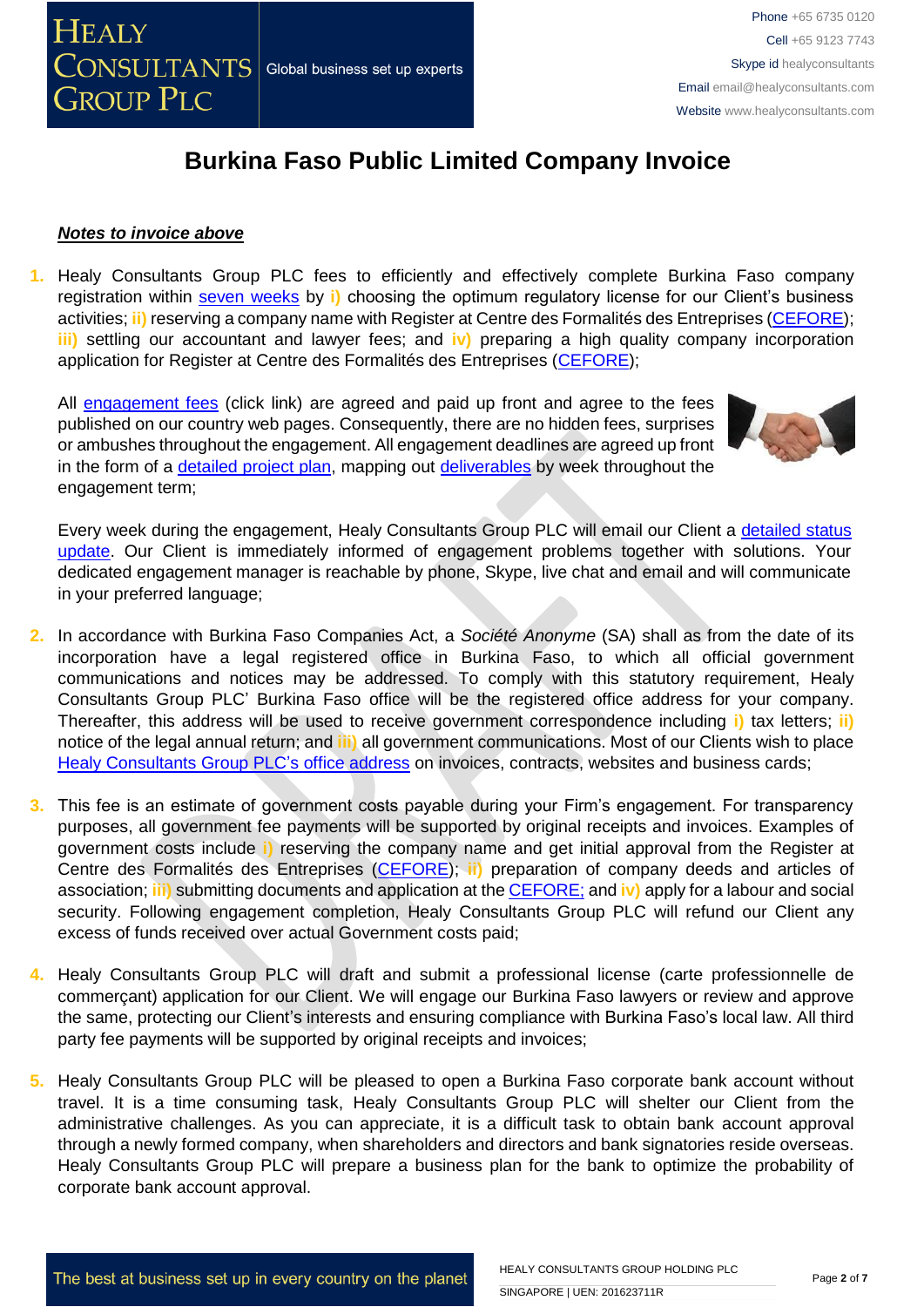

Depending on our Client business and nationality, there is a 20% probability the banks will request a bank signatory to travel for a one hour bank interview. Healy Consultants Group PLC will try its best to negotiate with the bank for a travel exemption. If our Client must travel to Burkina Faso for corporate bank account opening, Healy Consultants Group PLC will refund our Client US\$950;

If our Client is not comfortable with only a Burkina Faso corporate bank account, Healy Consultants Group PLC will be pleased to open [an international corporate bank account](http://www.healyconsultants.com/international-banking/) (click link) outside of Burkina Faso. Examples include New York, Germany, Liechtenstein, Austria, Bulgaria, South Africa, Australia, London, South America or Dubai. All banks will be top tier banks in these countries with excellent internet banking services. Example of our global banking partners include HSBC, Standard Chartered Bank, Citibank, Barclays, Standard bank, ANZ bank, VTB bank, UBS, Credit Suisse;

The banks enjoy ultimate power of approval of corporate bank account applications. Consequently, guaranteed success is outside of Healy Consultants Group PLC's control. What is inside our control is the preparation and submission of a high quality bank application that maximizes the likelihood of approval. To date, we enjoy a 100% approval record because of [our global banking relationships](http://www.healyconsultants.com/international-banking/corporate-accounts/) and determination;



Global banks continue to tighten corporate bank account opening procedures, their internal compliance departments completing more thorough due diligence of Clients. Consequently, our Clients should expect the bank account approval period to take up to 4 weeks. Furthermore, global banks now require evidence of proof of business in the country where the corporate bank account will be, including sales contracts or lease agreement;

**6.** This cost includes Healy Consultants Group PLC fees to thoroughly research and plan Burkina Faso business set up for our Client including **i)** payment of retainer fees to multiple lawyers, accountants and other consulting firms; **ii)** preparing a detailed project plan with time lines; **iii)** time taken to determine the optimum Burkina Faso corporate structure, including preparation of a detailed comparison table of entities; **iv)** ascertain the specific accounting, tax, legal and compliance considerations; **v)** finding solutions to [challenges that occur](http://www.healyconsultants.com/engagement-project-management/) throughout the engagement; and **vi)** complete a detailed 23 page engagement strategy document from all of the above;

This cost also includes Healy Consultant's fees to efficiently and effectively project manage and timely complete our Client's engagement including **i)** injecting the paid up share capital on our Client's behalf; **ii)**  collating and supervising the legalisation and attestation of all documents; **iii)** weekly detailed engagement status updates to our Client; **iv)** weekly Friday conference call; and **v)** finding solutions to unexpected challenges throughout the engagement;

Healy Consultants Group PLC project management fees also include the time taken to devise the strategies as to how to **i)** minimise the engagement period; **ii)** complete the engagement without our Client travelling; **iii)** avoid the need for a Burkina Faso shareholder; **iv)** minimise tax using a Burkina Faso freezone; and **v)** avoid the need for a specific regulatory license;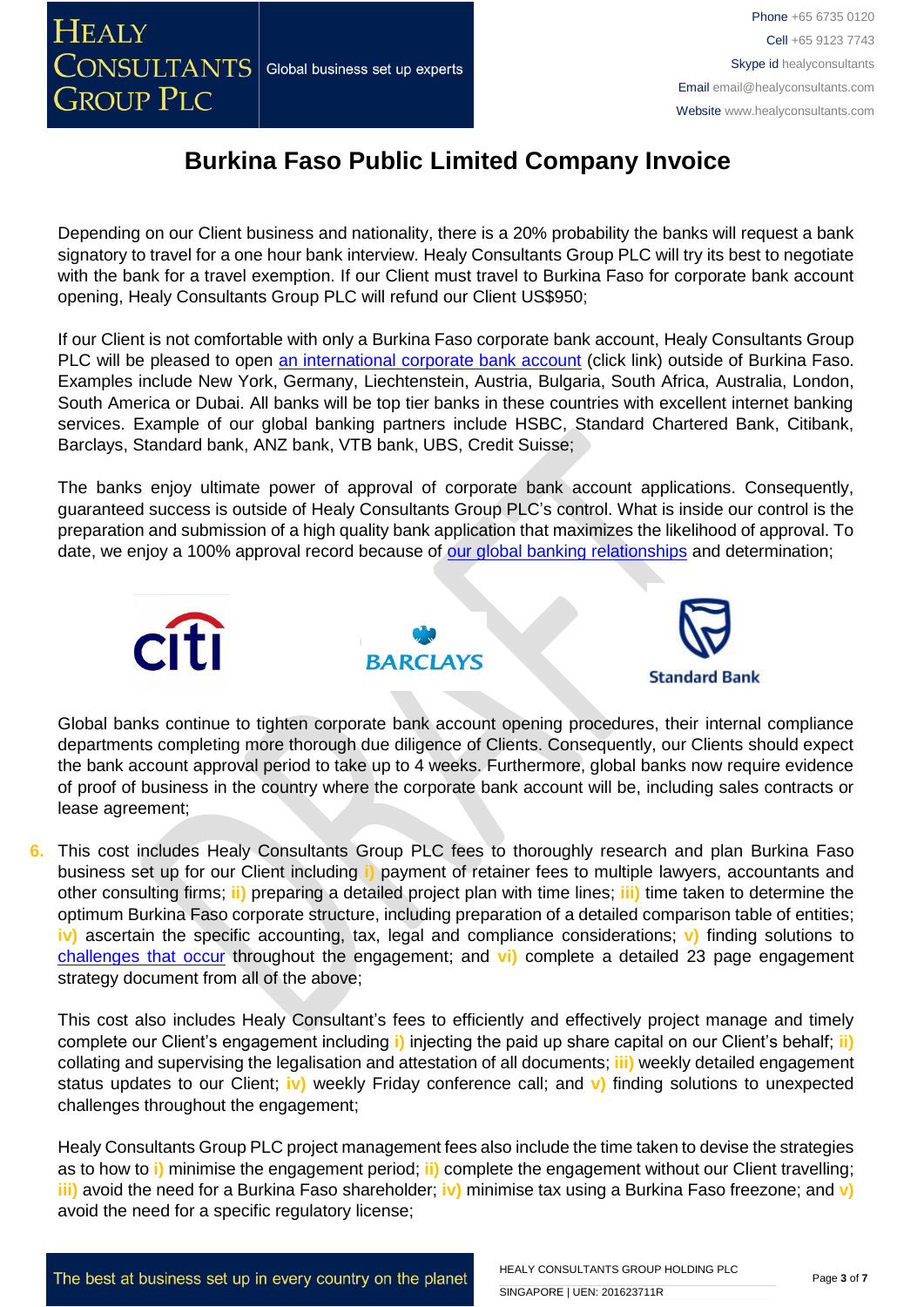The Burkina Faso SA registration is a long and complicated process for foreign investors. Healy Consultants Group PLC will liaise with multiple independent lawyers and accounting firms to ensure that **i)** your Firm complies with Burkina Faso commercial regulations; **ii)** your Firm's interests are well protected; and **iii)** your Firm enjoys all possible tax benefits;

- **7.** As per Burkina Faso Tax Law, each entity must register for tax and VAT at the [General Direction of Taxes;](http://www.impots.gov.bf/)
- **8.** For an active trading company, these [accounting and tax](http://www.healyconsultants.com/burkina-faso-company-registration/accounting-legal/) fees are an estimate of Healy Consultants Group PLC fees to efficiently discharge your annual company accounting and tax obligations. Following receipt of a set of draft accounting numbers from your company, Healy Consultants Group PLC will more accurately advise accounting and tax fees. For a dormant company, Healy Consultants Group PLC fees are only US\$950;



- **9.** All fees quoted in this invoice correspond to fees quoted [on Healy Consultants Group PLC's](http://www.healyconsultants.com/company-registration-fees/) website. Please review this invoice carefully to identify errors. During the rush of the business day, it is possible that Healy Consultants Group PLC inadvertently made fee calculation errors, typing errors or omitted services or omitted historic fee payments from Clients. In the unfortunate event you identify invoice errors, please revert to me directly re the same. I apologize in advance if I or my staff made invoice errors;
- **10.** Assuming our Clients re-engage Healy Consultants Group PLC in year 2, this fee is an estimate of the fees payable next year, 12 months after the date of company registration;
- **11.** The fees quoted in this invoice are a prediction of the fees required to efficiently and effectively complete this engagement in a timely manner. If during the engagement Healy Consultants Group PLC realizes that the project is more complex than anticipated, requiring a large additional investment of time, my Firm will revert to request additional fees;
- **12.** Engage Healy Consultants Group PLC to [project manage](http://www.healyconsultants.com/project-manage-engagements/) business set up in every country on the planet. We are the best in the [world](http://www.healyconsultants.com/best-in-the-world/) at what we do, timely completing the  $A$  to  $Z$  of every country engagement;
- **13.** In accordance with the Burkina Faso Companies Act, the issued share capital of US\$20,000 must be deposited to the company bank account during incorporation. To optimize engagement efficiency and minimize delays, Healy Consultants Group PLC is happy to deposit these funds on behalf of our Clients;
- **14.** Depending on our Client's business and nationality, the Burkina Faso Government may require a special regulatory license to carry on your business in the country. Healy Consultants Group PLC will assist our Client secure license approval; there may be additional engagement fees. However, the Government enjoys ultimate power of approval of company registrations and business licenses;
- **15.** If our Client requires nominee shareholder and director services [\(click link\),](http://www.healyconsultants.com/corporate-outsourcing-services/nominee-shareholders-directors/) Healy Consultants Group PLC will be pleased to assist. Our fee for professional, passive nominee corporate shareholder amounts to US\$2,100 per annum. Our fee to be both nominee director and shareholder amounts to US\$6,600 per annum. Being the sole shareholders and sole director of a Client's company exposes Healy Consultants Group PLC to reputation, litigation and financial risk;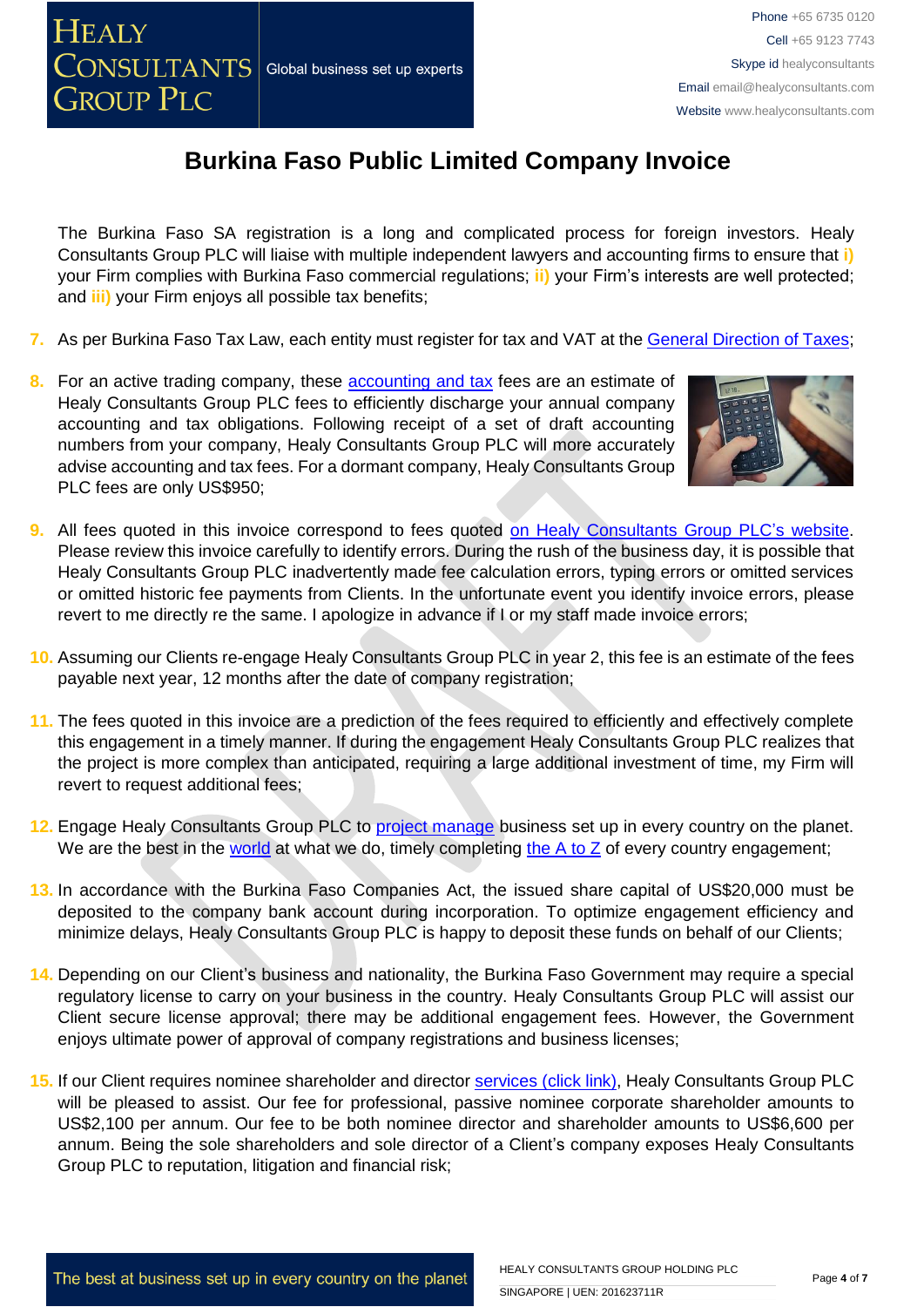

**16.** If our Client and Healy Consultants Group PLC properly plan this engagement, our Clients' will *not* have to travel during this engagement. Healy Consultants Group PLC will efficiently and effectively complete company registration and corporate bank account opening in a timely manner without our Client presence. Instead, our Client will need to **i)** sign and get documents legalized in the embassy in their country of origin ; and **ii)** courier the originals to Healy Consultants Group PLC office;



- 17. If required, Healy Consultants Group PLC will be pleased to assist your firm to secure employee [visa](http://www.healyconsultants.com/corporate-advisory-services/migration/) approvals. Our fee is US\$4,950 for the first employee, US\$3,950 for the second employee, US\$2,950 per employee thereafter. Our employee visa fees includes preparation of a quality visa application and submitting to the correct Government immigration officers. The Government enjoys ultimate power of approval of visa applications. Consequently, guaranteed success is outside of Healy Consultants Group PLC' control. What is inside our control is the preparation and submission of a high quality immigration visa application that maximizes the likelihood of visa approval;
- **18.** Some of our Clients request Healy Consultants Group PLC to provide temporary shared [office space](http://www.healyconsultants.com/virtual-office/) for 6 months until their preferred business premises is found. If your Firm requires this service, our one-time fee is US\$950. Monthly rental thereafter is paid directly to the landlord, independently of Healy Consultants Group PLC;
- **19.** Monthly, quarterly and mid-year Government tax obligations include monthly and quarterly payroll reporting, VAT and corporation tax return filing. If you need our help, Healy Consultants Group PLC can complete monthly Government reporting for a monthly fee of US\$1,600. Healy Consultants Group PLC monthly support will include **i)** receive in dropbox the monthly invoices from our Client; **ii)** label monthly bank statement transactions; **iii)** preparation and submission of VAT returns; and **iv)** submission of monthly employee payroll reporting;
- **20.** It is important our Clients are aware of their personal and corporate tax obligations in their country of residence and domicile. Let us know if you need Healy Consultants Group PLC help to clarify your local and international annual tax reporting obligations;
- **21.** During the engagement, shareholders and directors' documents may need to be translated into French before the Government and Bank approves company registration and corporate bank account opening respectively. Consequently, our Client should budget for possible additional translation and embassy attestation fees. Either our Client or Healy Consultants Group PLC can complete this administrative task;

As always, Healy Consultants Group PLC will negotiate with all third parties to eliminate or reduce additional engagement costs. For transparency purposes, all third-party fee payments will be supported by original receipts and invoices. Examples of possible third-party payments include **i)** embassy fees; **ii)** notary public costs; and **iii)** official translator fees;

22. Healy Consultants Group PLC will only incorporate your company after 75% of due diligence [documentation](http://www.healyconsultants.com/due-diligence/) is received by email. Healy Consultants Group PLC will only open a corporate bank account after 100% of the Client's original due diligence documentation is received by courier;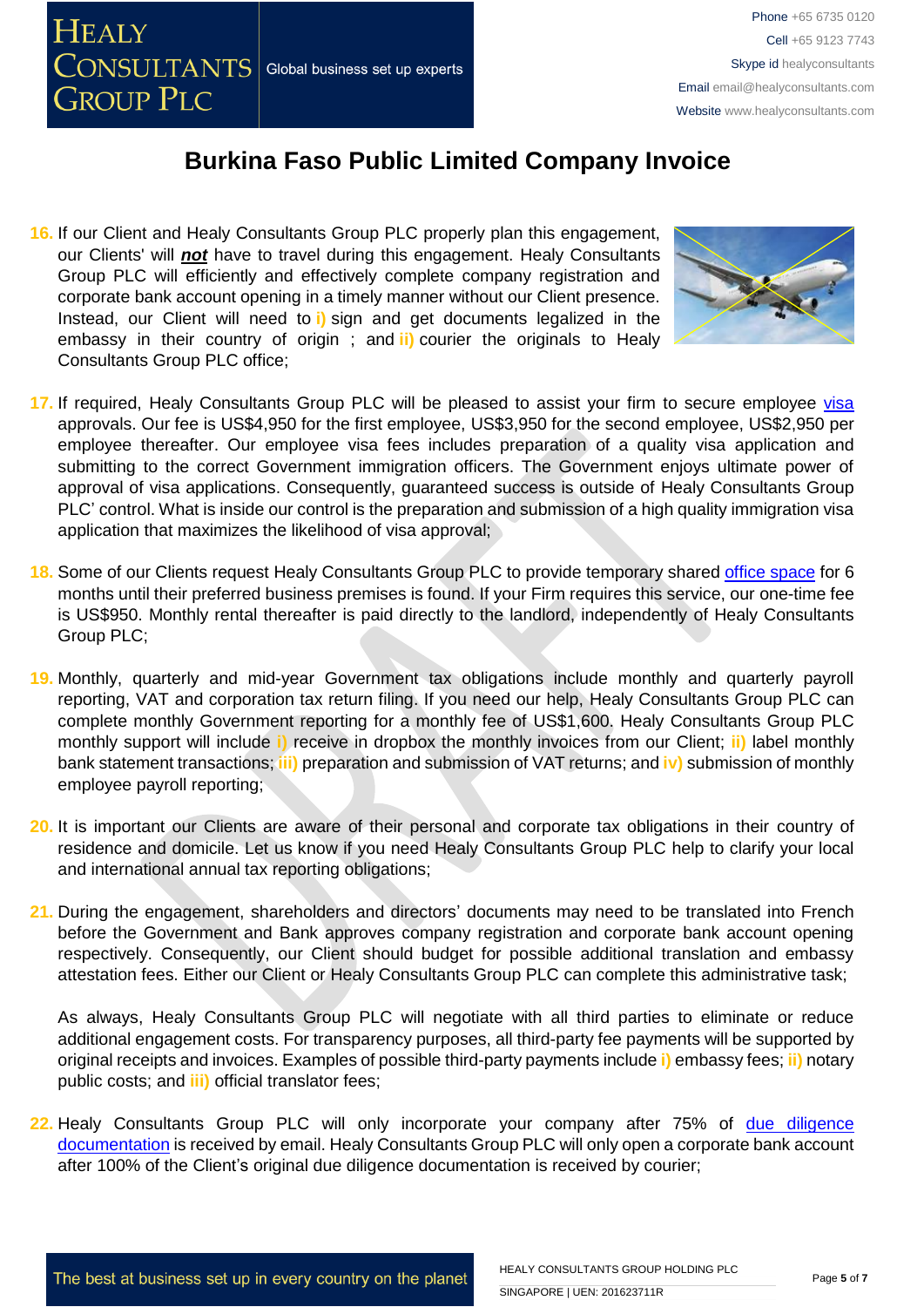

- **23.** Some of our Clients' require an [immediate Burkina Faso solution.](http://www.healyconsultants.com/turnkey-solutions/) With this strategy, within a day Healy Consultants Group PLC can supply our Client **i)** an existing dormant Burkina Faso company number; **ii)** an already approved Burkina Faso corporate bank account number and **iii)** a business address. Turnkey solutions are attractive to those entrepreneurs who wish to immediately close a country deal, sign a contract or invoice a customer;
- **24.** As stipulated on our [business website](http://www.healyconsultants.com/) and in section 3 of our engagement letter, Healy Consultants Group PLC will only commence the engagement following **i)** settlement of our fees; and **ii)** completion and signing of our legal engagement letter;
- 25. During the annual renewal engagement with our Client, our in-house Legal and Compliance Department [\(click link\)](http://www.healyconsultants.com/about-us/key-personnel/cai-xin-profile/) reviews the quality and completeness of our Client file. Consequently, Healy Consultants Group PLC may revert to our Client to ask for more up to date [due diligence documentation;](http://www.healyconsultants.com/due-diligence/)
- **26.** To assist our Clients to minimize foreign exchange costs, we offer the payment in SG\$, Euro, Pounds or US\$. Kindly let me know in which currency your Firm prefers to settle our fees and I will send an updated invoice, thank you;
- 27. Some of our Clients' engage Healy Consultants Group PLC to [recruit \(click link\)](http://www.healyconsultants.com/corporate-outsourcing-services/how-we-help-our-clients-recruit-quality-employees/) local employees. We have a lot of experience in this area and we are quite skilled at securing quality candidates for our Clients';